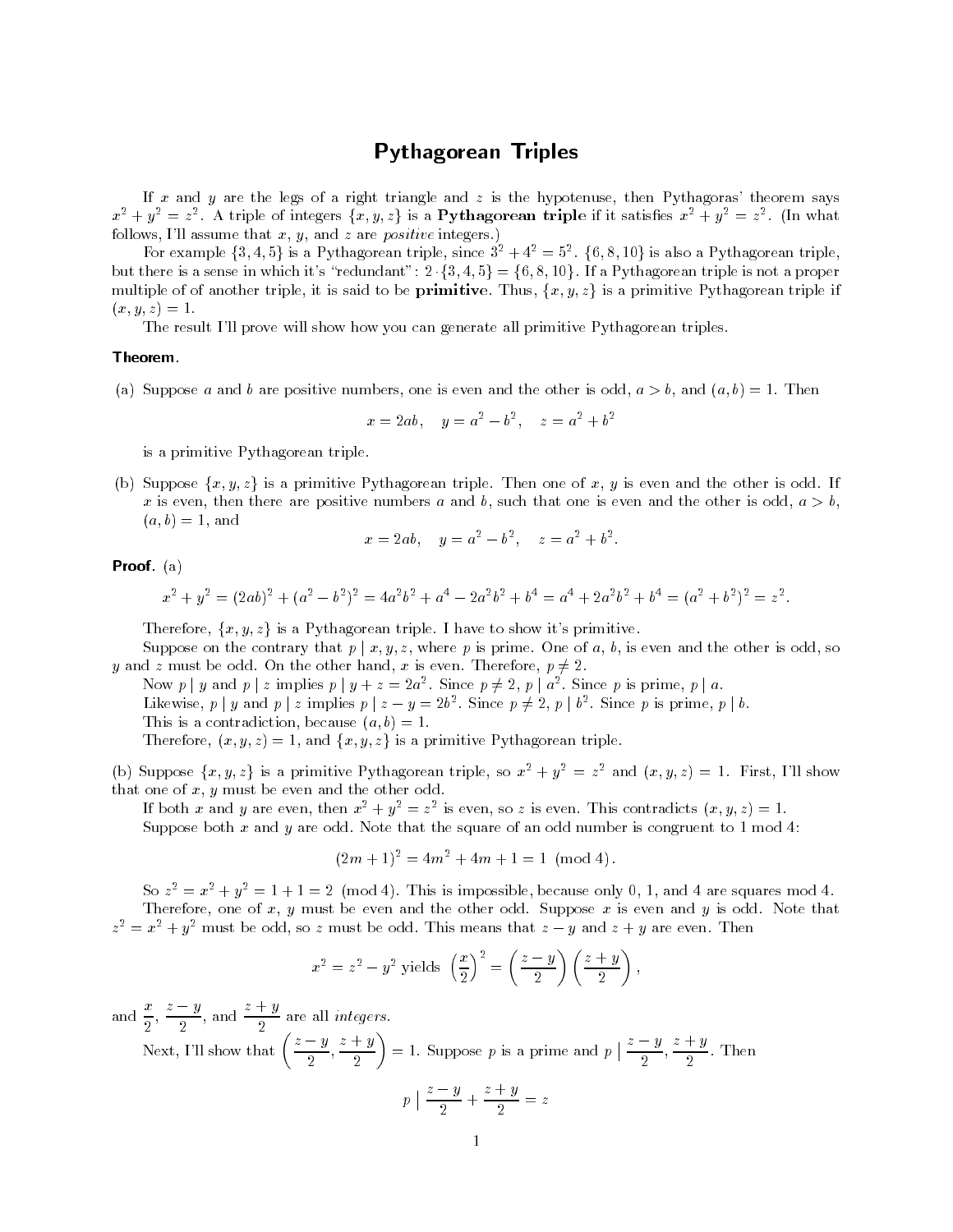$\sim$   $\sim$  $\frac{z+y}{2} - \frac{z-y}{2} = y$ 2  $\sim$   $\sim$ <sup>p</sup>  $\lfloor \left(\frac{x}{2}\right)^2 \rfloor$  $\frac{x}{2}$  x This contradicts  $(x, y, z) = 1$ . Thus,  $\left(\frac{z-y}{z}, \frac{z-z}{z}\right)$  $\left(\frac{-y}{2},\frac{z+y}{2}\right)=1.$ 

Now  $\left(\frac{x}{2}\right)^2 =$   $\left(\frac{z-y}{2}\right)\left(\frac{z+y}{2}\right)$  expresses a product of two relatively prime integers as a perfect square. By the Fundamental Theorem of Arithmetic, each of the numbers on the right must be a perfect square:

$$
\frac{z-y}{2}=a^2, \quad \frac{z+y}{2}=b^2.
$$

Note that  $(a, b) = 1$ , for if p is prime and p | a, b, then p |  $\frac{z - y}{z}$ ,  $\frac{z - z}{z}$  $\frac{3}{2}$ ,  $\frac{1}{2}$ .  $2 \qquad \qquad$ If a and b are both odd or both even, then  $z = a^- + b^-$  and  $y = b^- - a^-$  are both even, contrary to assumption. Hence, one of  $a, b$ , is odd and the other is even.

Finally

$$
\left(\frac{x}{2}\right)^2 = a^2b^2, \quad x^2 = 4a^2b^2, \quad x = 2ab. \quad \Box
$$

Example- You can use the theorem to generate all primitive Pythagorean triples To do this 
x the bigger number a and consider b's less than a. b must be of different parity than a, and relatively prime to a, so many cases are eliminated. The formulas in the theorem give  $x, y$ , and  $z$ .

| а              | b | $x=2ab$        | $y = a^2 - b^2$ | $z = a^2 + b^2$ |
|----------------|---|----------------|-----------------|-----------------|
| $\overline{2}$ | 1 | $\overline{4}$ | 3               | 5               |
| 3              | 2 | 12             | 5               | 13              |
| 4              | 1 | 8              | 15              | 17              |
| 4              | 3 | 24             |                 | 25              |
| 5              | 2 | 20             | 21              | 29              |
| 5              |   | 40             | 9               | 41              |
| 6              |   | 12             | 35              | 37              |
| 6              | 5 | 60             | 11              | 61              |

For example, consider  $a = 6$ . b must be less than 6, relatively prime to 6, and odd. Thus, the only possibilities are  $b = 1$  and  $b = 5$ , and these give the last two cases above.  $\Box$ 

**Example.** Let  $\{x, y, z\}$  be a Pythagorean triple. Show that one of x, y, z is divisible by 5.

Mod  $5$  the only squares are  $0, 1$ , and  $4$ .

| $\boldsymbol{x}$ | $x^2$<br>(mod 5) |
|------------------|------------------|
|                  | n                |
|                  |                  |
| $\overline{2}$   |                  |
| 3                |                  |
|                  |                  |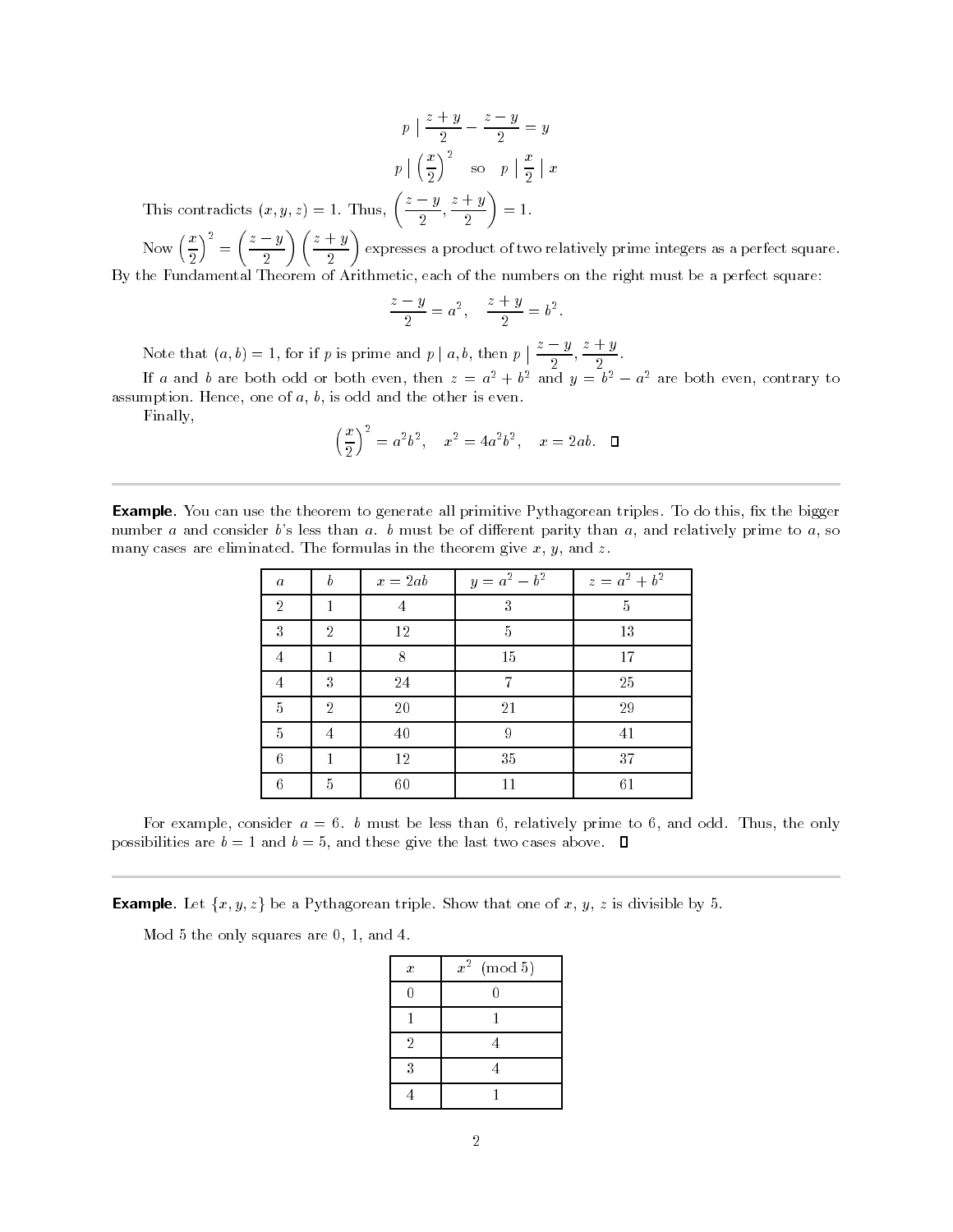Suppose neither  $x$  nor  $y$  is divisible by 5. Then  $x^\perp$  and  $y^\perp$  can be either 1 or 4 mod 5. Consider the possibilities for  $z^- = x^- + y^-$  (mod 5):

$$
z2 = 1 + 1 = 2
$$
 is not a square (mod 5)  

$$
z2 = 1 + 4 = 0
$$
 implies 5 | z  

$$
z2 = 4 + 1 = 0
$$
 implies 5 | z  

$$
z2 = 4 + 4 = 3
$$
 is not a square (mod 5)

In the only cases which are possible,  $z$  is divisible by  $5$ . Thus, one of  $x, y, z$  must be divisible by 5.  $\Box$ 

c -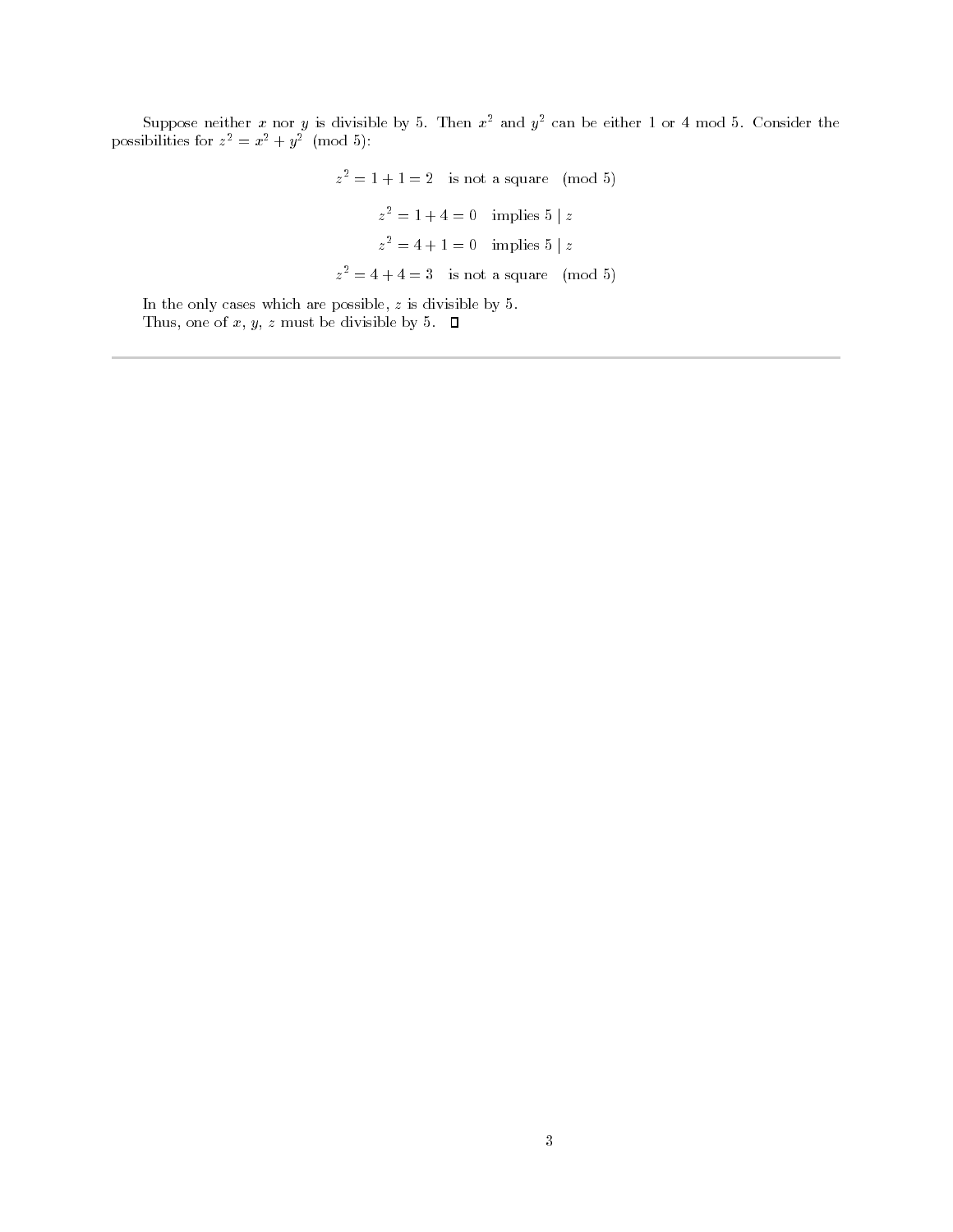## The Fermat-Pell Equation

Consider a Diophantine equation of the form

$$
x^2 - dy^2 = n.
$$

If  $d$  is a perfect square, you can solve the equation directly.

## **Example.**  $x^- - 9y^- = 15$

I can write the equation as

$$
(x - 3y)(x + 3y) = 13.
$$

This is an equation in integers, and represents a factorization of 13. There are only two ways to factor in dispersion integrate a station of the negative factorization in the same results and same results and same Suppose  $x - 3y = 1$  and  $x + 3y = 13$ . This is

$$
\begin{array}{rcl}\nx & - & 3y & = & 1 \\
x & + & 3y & = & 13\n\end{array} \quad \text{or} \quad\n\begin{bmatrix}\n1 & -3 \\
1 & 3\n\end{bmatrix}\n\begin{bmatrix}\nx \\
y\n\end{bmatrix} =\n\begin{bmatrix}\n1 \\
13\n\end{bmatrix}.
$$

-

So

$$
\begin{bmatrix} x \\ y \end{bmatrix} = \frac{1}{6} \begin{bmatrix} 3 & 3 \\ -1 & 1 \end{bmatrix} \begin{bmatrix} 1 \\ 13 \end{bmatrix} = \begin{bmatrix} 7 \\ 2 \end{bmatrix}.
$$

 $\{x_i, y_i\}$  . If  $i = j$  is an integer solution, so it qualifies as a solution to the original equation, since  $x$  and  $y$ appear as  $x^2$  and  $y^2$  in the original equation,  $(-7, 2)$ ,  $(7, -2)$ , and  $(-7, -2)$  also work.

 $\mathbb{C}$  interesting the  $\mathbb{C}$  summatrix  $\mathbb{C}$  is a set of  $\mathbb{C}$  , it is already to  $\mathbb{C}$  .

So the solutions to the Diophantine equation  $x^2 - 3y^2 = 13$  are  $(t, 2)$ ,  $(-t, 2)$ ,  $(t, -2)$ , and  $(-t, -2)$ . Now suppose I change the problem to  $x^2 - 9y^2 = 10$ . Write it as

$$
(x-3y)(x+3y) = 10.
$$

The possible factorizations of are - - - and - Try  $x - 3y = 1$ ,  $x + 3y = 10$ . Then

$$
\begin{bmatrix} 1 & -3 \\ 1 & 3 \end{bmatrix} \begin{bmatrix} x \\ y \end{bmatrix} = \begin{bmatrix} 1 \\ 10 \end{bmatrix}, \quad \text{so} \quad \begin{bmatrix} x \\ y \end{bmatrix} = \frac{1}{6} \begin{bmatrix} 3 & 3 \\ -1 & 1 \end{bmatrix} \begin{bmatrix} 1 \\ 10 \end{bmatrix} = \begin{bmatrix} 11/2 \\ 9/6 \end{bmatrix}.
$$

This is not a solution in integers, so this factorization gives no integer solutions.

You can verify that the other factorizations do not give integer solutions. Hence,  $x^2 - 9y^2 = 10$  has no integer solutions.  $\Box$ 

Now consider the case where  $d$  is not a perfect square. The following fact (which I'll state without proof) relates the solutions to  $x^2 - dy^2 = n$  to the continued fraction expansion of  $\sqrt{d}$ .

**Theorem.** Suppose  $d > 0$ , d is not a perfect square, and  $|n| < \sqrt{d}$ . Any positive solution of  $x^2 - dy^2 = n$ with  $(x, y) = 1$  satisfies  $x = p_n$ ,  $y = q_n$  for some  $n > 0$ , where  $\frac{r_n}{q_n}$  is the *n*-th convergent of the continued fraction expansion of  $\sqrt{d}$ .  $\Box$ 

The theorem doesn't say which convergent will give a solution. The special form  $x^2 - dy^2 = \pm 1$  is called end **Fermat Fen equation**. In this case, it s possible to say which convergent will solve the equation. I if state the following fact without proof, and give some examples.